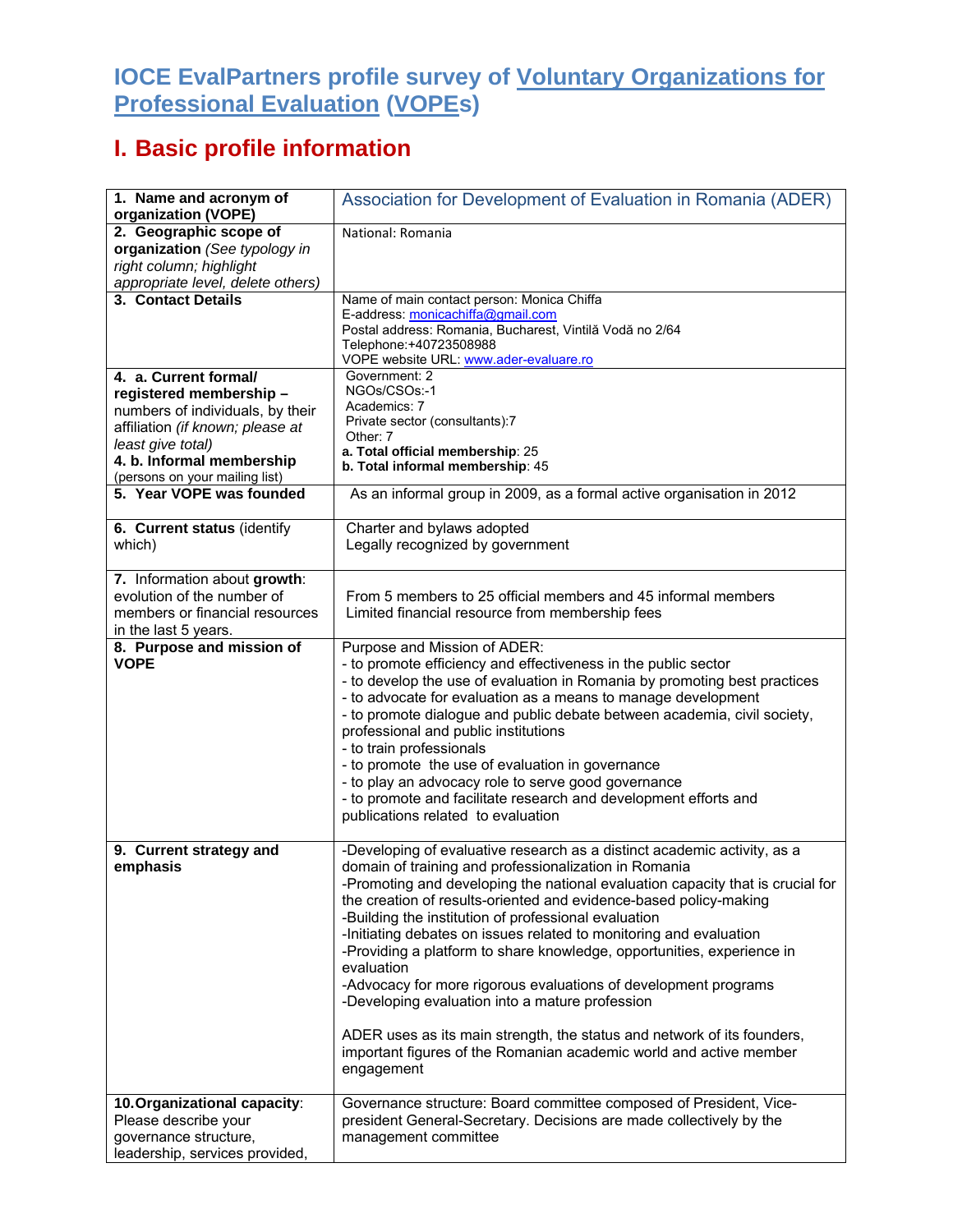| finances, human resources,<br>linkages with other<br>organizations, etc. | We communicate and maintain relationships with Romanian universities,<br>with related organizations, with governmental entities as Evaluation Central<br>Unit and some of the important consultancy firms from Romania<br>Service provided: a) educational and research program under partnership<br>with universities. b). expertise and services in order to evaluate public policy,<br>programs and institutions c) studies, policy proposal analysis, d) library e)<br>advocacy, awareness raising f) networking |
|--------------------------------------------------------------------------|----------------------------------------------------------------------------------------------------------------------------------------------------------------------------------------------------------------------------------------------------------------------------------------------------------------------------------------------------------------------------------------------------------------------------------------------------------------------------------------------------------------------|
| 11. Means of communication                                               | Website www.ader-evaluare.ro, regular meetings of members and informal                                                                                                                                                                                                                                                                                                                                                                                                                                               |
| with members, e.g. newsletter,                                           | links                                                                                                                                                                                                                                                                                                                                                                                                                                                                                                                |
| listserv, publication, website                                           |                                                                                                                                                                                                                                                                                                                                                                                                                                                                                                                      |
| 12. Past events (e.g. during                                             | Successfully organized the national conference: "Improving efficiency and                                                                                                                                                                                                                                                                                                                                                                                                                                            |
| past year)                                                               | effectiveness of cohesion policy. Structural instruments in Romania" -<br>November 2012-Hotel Howard Johnson Bucharest                                                                                                                                                                                                                                                                                                                                                                                               |
|                                                                          |                                                                                                                                                                                                                                                                                                                                                                                                                                                                                                                      |
|                                                                          |                                                                                                                                                                                                                                                                                                                                                                                                                                                                                                                      |
| 13. Forthcoming key events/                                              | National conference "Building national evaluation capacity" -November                                                                                                                                                                                                                                                                                                                                                                                                                                                |
| conferences - dates, location                                            | 2013, Bucharest                                                                                                                                                                                                                                                                                                                                                                                                                                                                                                      |
|                                                                          | Establishment of a working group of representatives from public                                                                                                                                                                                                                                                                                                                                                                                                                                                      |
|                                                                          | administration, academia and private sector for the purpose of developing a                                                                                                                                                                                                                                                                                                                                                                                                                                          |
|                                                                          | White Paper Evaluation in Romanian Public Administration                                                                                                                                                                                                                                                                                                                                                                                                                                                             |
| 14. Name and e-address of                                                | Monica Chiffa                                                                                                                                                                                                                                                                                                                                                                                                                                                                                                        |
| person submitting this                                                   | Email: monicachiffa@gmail.com                                                                                                                                                                                                                                                                                                                                                                                                                                                                                        |
| information                                                              |                                                                                                                                                                                                                                                                                                                                                                                                                                                                                                                      |
| 15. Date of this update                                                  | 22 February 2013                                                                                                                                                                                                                                                                                                                                                                                                                                                                                                     |

## **II. Experience with Evaluation Capacity Building**

| 1. Background: Please provide<br>a brief history of the formation<br>of this organization (VOPE).<br>1.1 Who were/are the key<br>players?<br>1.2 How many members do you<br>have on your governing board/<br>committee?<br>1.3 What are the main existing<br>strengths that your VOPE is<br>trying to capitalize on?<br>1.4 What are the main<br>challenges that your VOPE is<br>trying to address? | 1.1. ADER started in 2009 as a small informal group of academics from<br>National School of Political Science and Public Administration<br>(http://www.snspa.ro/) with interest in the field of public policy evaluation. In<br>2011 two senior professors from this university together with two<br>independent evaluators initiated the organizing process of Association for<br>Development of Evaluation in Romania (ADER) but the fulfilment of formal<br>requirements was achieved only in 2012.<br>The key players of ADER are professor Adrian Miroiu, a leading figure in the<br>field of evaluation of Romanian higher education system- institutional level<br>and programmes studies- and professor lordan Bărbulescu, a leading figure<br>in the field of European public policy, both of them professors at the National<br>School of Political Science and Public Administration (Bucharest, Romania).<br>1.2 On the board committee there are three members: President, Vice-<br>president and General Secretary<br>1.3. The main strength of ADER is the existence of a solidly built network<br>between academics, evaluators and officials from Romanian government.<br>1.4 Lack of resources |
|-----------------------------------------------------------------------------------------------------------------------------------------------------------------------------------------------------------------------------------------------------------------------------------------------------------------------------------------------------------------------------------------------------|------------------------------------------------------------------------------------------------------------------------------------------------------------------------------------------------------------------------------------------------------------------------------------------------------------------------------------------------------------------------------------------------------------------------------------------------------------------------------------------------------------------------------------------------------------------------------------------------------------------------------------------------------------------------------------------------------------------------------------------------------------------------------------------------------------------------------------------------------------------------------------------------------------------------------------------------------------------------------------------------------------------------------------------------------------------------------------------------------------------------------------------------------------------------------------------------------------------|
| 2. Organizational motivation:<br>What were/are the driving<br>forces of the VOPE and its<br>historical development?                                                                                                                                                                                                                                                                                 | The dissatisfaction with the actual public policy process in Romania and<br>determination to demand evidence-based policy-making.<br>Members of ADER create a national network in Romania and advocate for<br>the utilization of program evaluation standards by the government in order to<br>determine government to be more accountable, responsive, transparent and<br>efficient<br>Other challenges addressed by ADER: the huge shortage of specially<br>trained personnel in the field of monitoring and evaluation; the need to<br>change the legislation in the field of evaluation and the urgent need to<br>strengthen the evaluation capacity of the Romanian administration                                                                                                                                                                                                                                                                                                                                                                                                                                                                                                                          |
| 3. Evaluation Capacity                                                                                                                                                                                                                                                                                                                                                                              | 1. Developed a master program in the field of programs evaluation and                                                                                                                                                                                                                                                                                                                                                                                                                                                                                                                                                                                                                                                                                                                                                                                                                                                                                                                                                                                                                                                                                                                                            |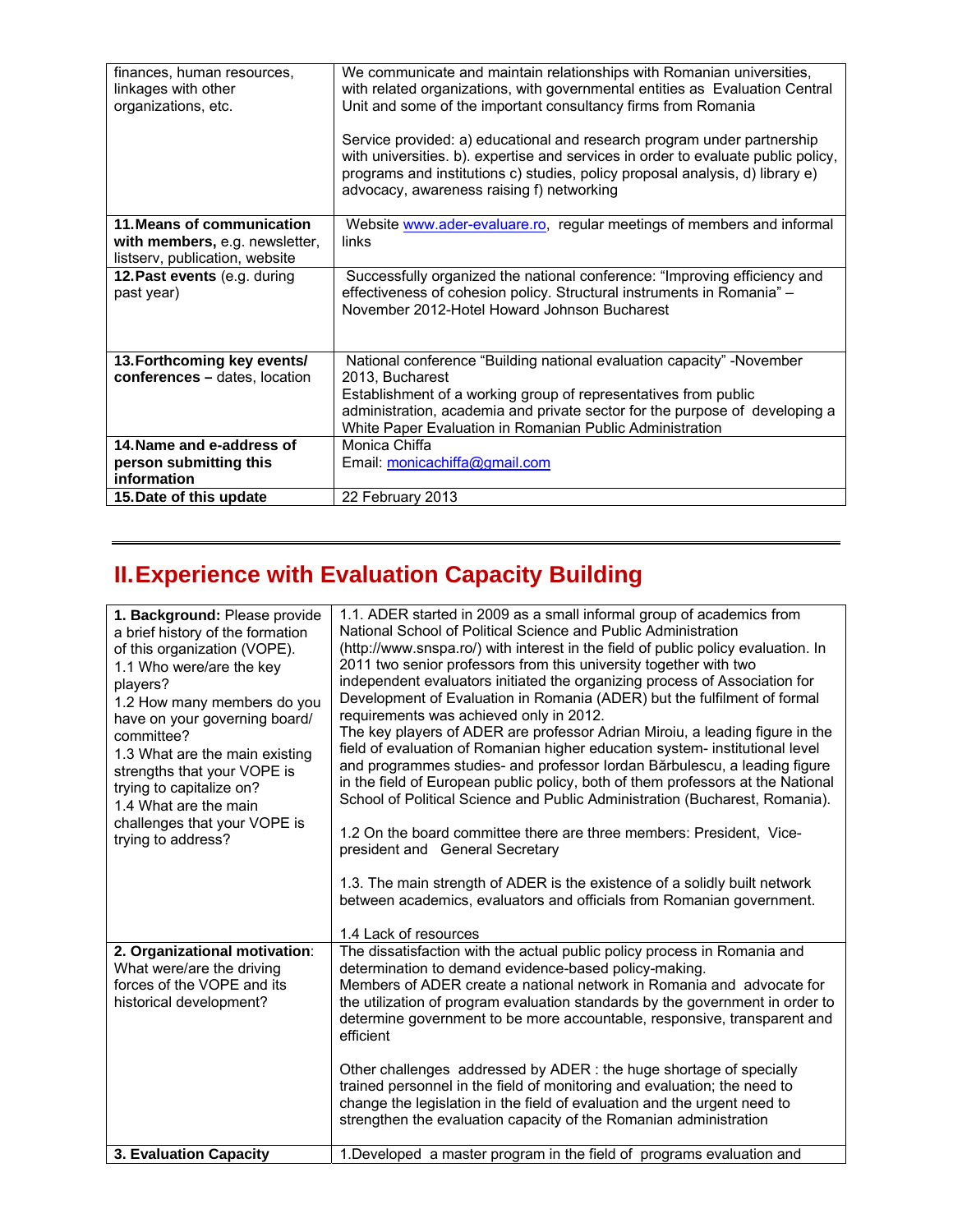| <b>Building: What has your VOPE</b>                                                                                                                             | public policy evaluation within the National School of Political Studies and                                                                                                                                                                                                                                           |
|-----------------------------------------------------------------------------------------------------------------------------------------------------------------|------------------------------------------------------------------------------------------------------------------------------------------------------------------------------------------------------------------------------------------------------------------------------------------------------------------------|
| done to promote evaluation<br>(M&E) capacity?                                                                                                                   | <b>Public Administration</b><br>See                                                                                                                                                                                                                                                                                    |
|                                                                                                                                                                 | http://www.europeanevaluation.org/images/file/Study_programmes/16_profiles_Novembe<br>r%202012.pdf                                                                                                                                                                                                                     |
|                                                                                                                                                                 | 2. Organized a national conference attended by over 120 participants from all<br>over the country (Romania) with emphasis on development programs,<br>development policy, monitoring and evaluation, evaluations of programs<br>(national and European), training needs for evaluators, training needs for<br>students |
|                                                                                                                                                                 | 3. Evaluation Library which consists of important academic books in the field<br>of evaluation                                                                                                                                                                                                                         |
|                                                                                                                                                                 | 4. Share on website (together with the Evaluation Central Unit) the<br>Evaluation Library a centralized library of evaluation reports on the<br>performance of Romanian policies and programs financed by European<br>Union                                                                                            |
|                                                                                                                                                                 | 5. Elaborated academic studies in the field of evaluation                                                                                                                                                                                                                                                              |
| 4. Context / target entities:<br>More specifically, who are the<br>persons or institutions your<br>organization seeks to influence<br>(to strengthen evaluation | Members of ADER work to create a new academic qualification: evaluator of<br>programs and public policies and to make the registration of this new<br>qualification on the National (Romanian) Framework of Qualifications in<br>Higher Education.                                                                     |
| capacity)? For example:<br>4.1 Technical capacities to<br>supply quality evaluations,<br>partnering with experts,<br>local universities or others               | ADER seek to develop evaluation as a profession and to promote highest<br>levels of professionalism by introducing master programs in the field of policy<br>evaluation and program evaluation in some of the most important<br>universities in Romania.                                                               |
| to provide training for<br>members, etc.;<br>4.2 Strengthening VOPE<br>organizational capacity                                                                  | ADER is building the capacity of national institutions and individuals in<br>evaluation of public policy enhancing public awareness with regard to<br>evaluation through dedicated workshops, conferences, seminars and<br>lectures                                                                                    |
| itself;<br>4.3 Enhancing the enabling<br>environment for evaluation,<br>including strengthening the<br>demand for and use of<br>evaluations by policy           | Members of ADER are strengthening the existing network between<br>evaluators, academics, officials from government in order to provide a<br>platform for those different actors to interact and exchange information and<br>to promote and develop national evaluation capacity.                                       |
| makers;<br>4.4 Influencing governmental<br>policies related to                                                                                                  | ADER aims to enhance knowledge, attitudes, skills and competence in<br>evaluation in Romania through training, workshops and seminars                                                                                                                                                                                  |
| evaluation, evaluation<br>designs and<br>implementation of M&E                                                                                                  | Develop and advocate evaluation policies, legislative and regulatory acts in<br>the field of evaluation and monitoring                                                                                                                                                                                                 |
| systems, etc.                                                                                                                                                   | Recruit new members and forge strategic partnerships with consultancy<br>firms and universities                                                                                                                                                                                                                        |
| 5. Public accountability: Is<br>your VOPE helping to<br>strengthen oversight and<br>transparency of government                                                  | Members of ADER undertake research and support national institutions in<br>their process of planning and development of public policy thus<br>strengthening institutions of governance                                                                                                                                 |
| programs? If so, in what ways?<br>Can you share any success<br>stories of evaluators or others<br>promoting public accountability?                              | Members of ADER provide retrospective assessments of the<br>implementation, output, and outcome of government measures in order to<br>effect deeper understanding and well-grounded decisions on the part of<br>those in charge of government operations                                                               |
|                                                                                                                                                                 | Members of ADER communicate with the policy makers and government<br>officials trough joint meeting, conferences                                                                                                                                                                                                       |
| 6. More specifically, what are<br>some of the key themes for<br>which you advocate? For                                                                         | Empowerment: advocate vigorously for more accountable, responsive,<br>transparent and efficient government - public opinions (media, conferences,<br>seminars, books)                                                                                                                                                  |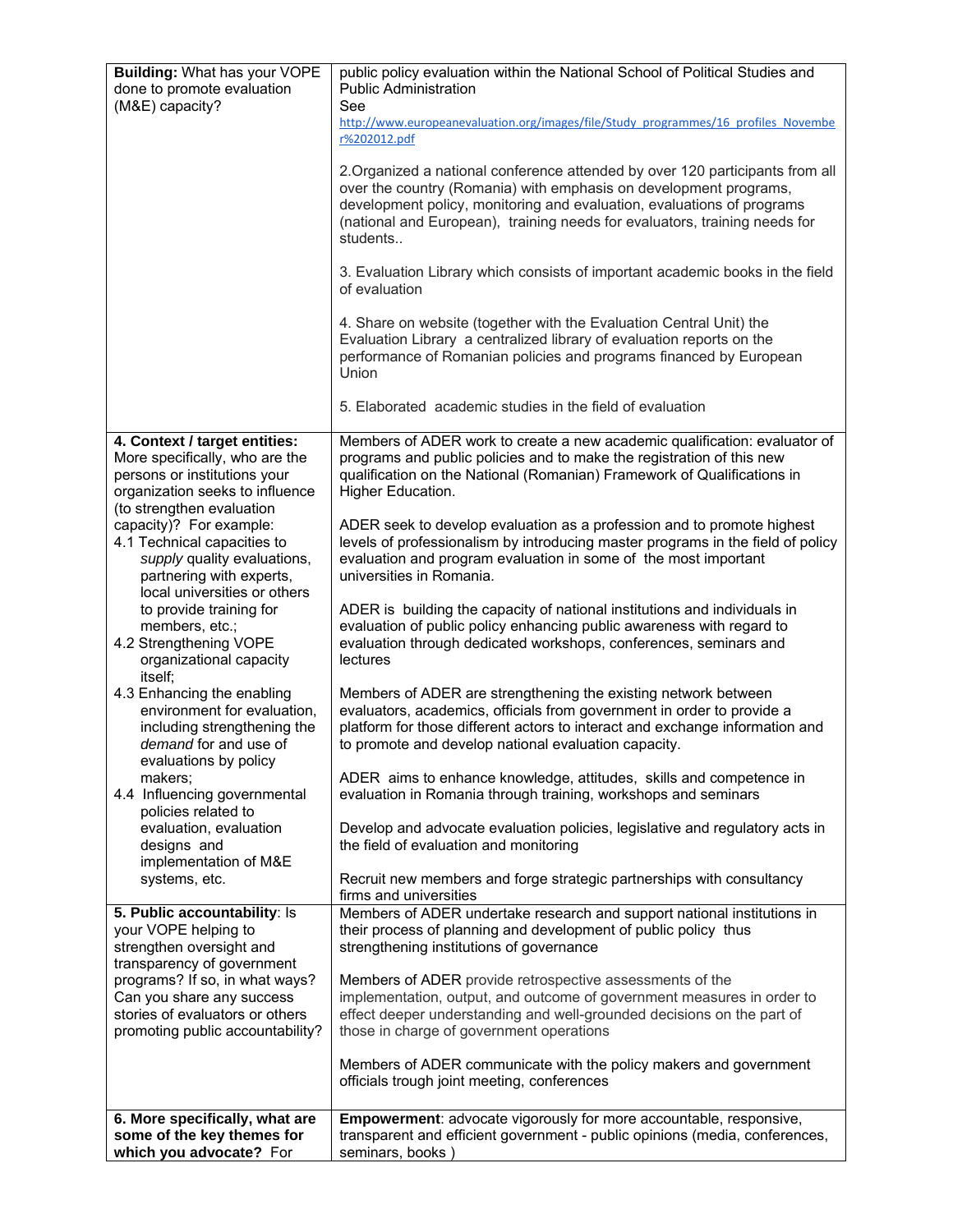| example, are you promoting<br>issues related to cultural<br>sensitivity, equity, social justice,<br>empowerment, transformation,                                                                                                                                                               |                                                                                                                                                                                                                                                                                                                                                         |
|------------------------------------------------------------------------------------------------------------------------------------------------------------------------------------------------------------------------------------------------------------------------------------------------|---------------------------------------------------------------------------------------------------------------------------------------------------------------------------------------------------------------------------------------------------------------------------------------------------------------------------------------------------------|
| gender, environment, poverty?<br>If so, please describe or attach<br>relevant documents.                                                                                                                                                                                                       |                                                                                                                                                                                                                                                                                                                                                         |
| 7. Methods: Experiences in                                                                                                                                                                                                                                                                     | Organize lectures, seminars and conferences led by experts for members                                                                                                                                                                                                                                                                                  |
| strengthening skills of individual<br>members, by (for example):<br>• organizing workshops led by                                                                                                                                                                                              | and non-members<br>Develop educational programs in cooperation with universities                                                                                                                                                                                                                                                                        |
| local experts;                                                                                                                                                                                                                                                                                 |                                                                                                                                                                                                                                                                                                                                                         |
| • organizing webinars with<br>international speakers;<br>• designing and delivering e-<br>learning programmes;                                                                                                                                                                                 | Creating and maintain a body of knowledge and set of skills unique to<br>evaluation trough dedicated training and dedicated library                                                                                                                                                                                                                     |
| administering mentoring<br>$\bullet$<br>programmes; etc.                                                                                                                                                                                                                                       |                                                                                                                                                                                                                                                                                                                                                         |
| 8. Standards: Has your VOPE<br>developed professional<br>standards/ethical codes/<br>competencies (or adheres to<br>those developed by others)? If<br>so, please provide<br>documentation.                                                                                                     | Not yet                                                                                                                                                                                                                                                                                                                                                 |
| 9. Job opportunities: Do you<br>share employment/ consultancy<br>opportunities with evaluators on<br>your database?                                                                                                                                                                            | Not yet                                                                                                                                                                                                                                                                                                                                                 |
| 10. Progress and results:<br>What progress has been<br>achieved so far in any of the<br>above or other domains? What<br>are expected and unexpected<br>results achieved?                                                                                                                       | To-date we designed and implemented one master program in public<br>policy evaluation and programs evaluation in one university (National<br>School of Political Science and Public Administration) and, in the near future,<br>this master program will be introduced in other two universities (Babes-<br>Bolyai University and University of Oradea) |
|                                                                                                                                                                                                                                                                                                | We provide a forum for open discussions on issues confronting evaluation in<br>Romania                                                                                                                                                                                                                                                                  |
| 11. Lessons learned:<br>Recommendations/ tips to<br>others for good practices on<br>how to organize and sustain<br>VOPEs like yours.                                                                                                                                                           | The lesson learned is to build a strong network between academics,<br>professionals and government officials; to build knowledge and a set of<br>unique skills in evaluation and to be dedicated to work for a strategic goal<br>and not for immediate results.                                                                                         |
| 12. Next steps: What does<br>your organization plan to do<br>next?                                                                                                                                                                                                                             | Continue to build the national evaluation capacity                                                                                                                                                                                                                                                                                                      |
| 13. Willing to share with other<br>VOPEs? For example, would<br>you be interested in forming<br>peer-to-peer partnerships with<br>one or more other VOPEs to<br>share lessons learned, advise<br>each other? If so, describe<br>what you would be willing to<br>share / advice you would seek. | Yes                                                                                                                                                                                                                                                                                                                                                     |
| 14. Suggestions: What ideas<br>do you have for what should be<br>included in activities of the<br>EvalPartners Initiative?                                                                                                                                                                     | Capacity building for regional and local VOPEs<br>Organizing regional meeting (workshops, conference)<br>Facilitate exchange of best practices between VOPEs                                                                                                                                                                                            |
| 15. Want to be actively<br>involved? Does your VOPE<br>want to be actively involved in<br>EvalPartners? If so, in what<br>ways?                                                                                                                                                                | Yes.<br>Networking                                                                                                                                                                                                                                                                                                                                      |